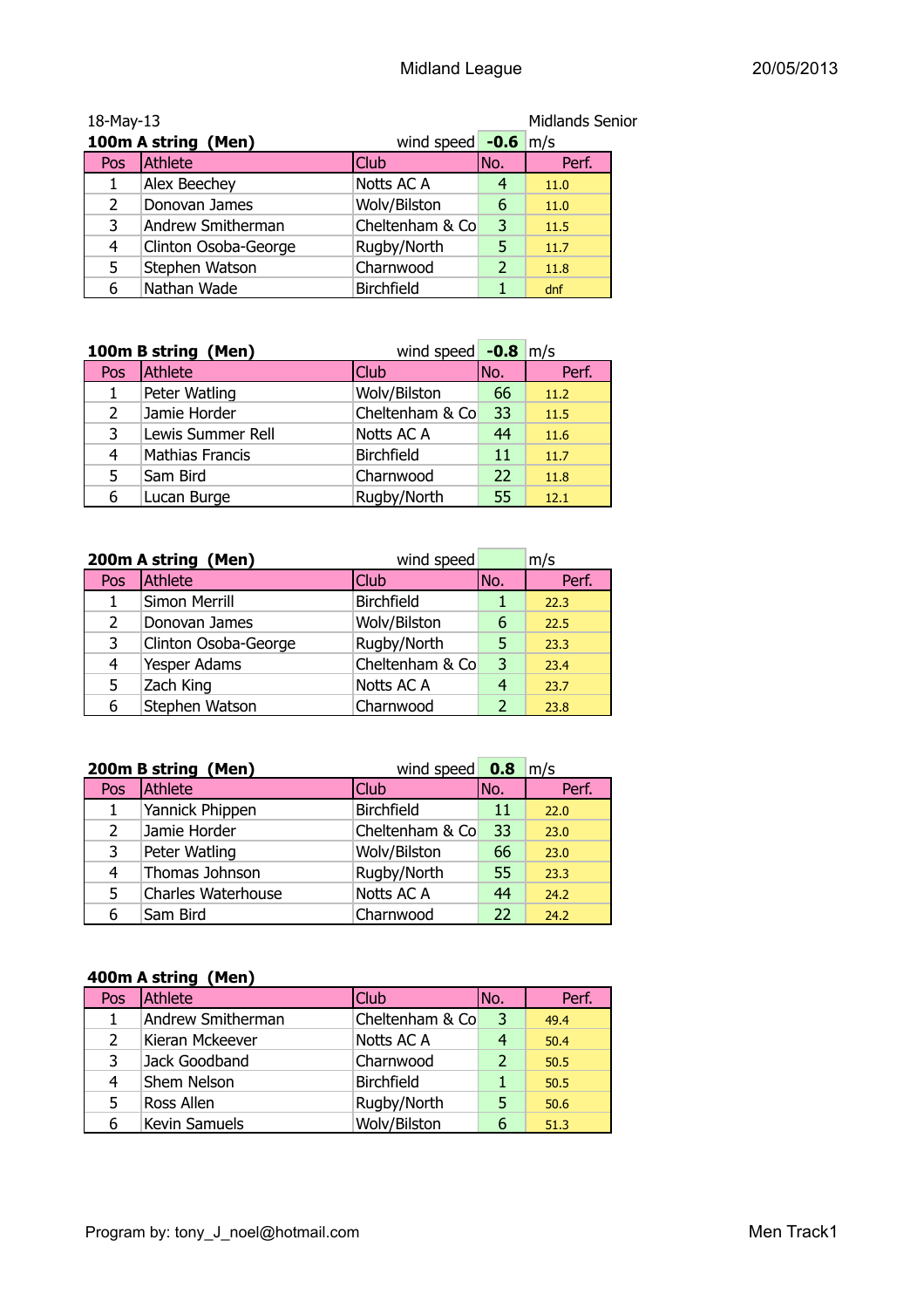|                | 400m B string (Men) |                   |     |       |
|----------------|---------------------|-------------------|-----|-------|
| Pos            | Athlete             | <b>Club</b>       | No. | Perf. |
|                | Theo Blundell       | <b>Birchfield</b> | 11  | 50.2  |
| $\overline{2}$ | Yesper Adams        | Cheltenham & Co   | 33  | 50.5  |
| 3              | Jarrod Skervin      | Notts AC A        | 44  | 50.5  |
| 4              | Scott Douglas       | Charnwood         | 22  | 50.9  |
| 5              | Ali Haider          | Rugby/North       | 55  | 52.2  |
| 6              | Aaron Bandoo        | Wolv/Bilston      | 66  | 52.7  |

**110m H A string (Men)** wind speed **0.7** m/s Pos Athlete Club Club No. Perf. 1 Edirin Okoro Birchfield 1 14.6 2 Samual Stone Notts AC A 4 16.4 3 Russell Whiting Cheltenham & Co 3 19.3 4 Charles Barker Rugby/North 5 20.0 5 Adrian Dillon Wolv/Bilston 6 21.1 6

|     | 110m H B string (Men) | wind speed $-0.8$ m/s |     |       |
|-----|-----------------------|-----------------------|-----|-------|
| Pos | Athlete               | <b>Club</b>           | No. | Perf. |
|     | <b>Edward Dunford</b> | <b>Birchfield</b>     |     | 15.6  |
| 2   | Perry Offler          | Notts AC A            | 44  | 18.7  |
| 3   |                       |                       |     |       |
|     |                       |                       |     |       |
| 5   |                       |                       |     |       |
| 6   |                       |                       |     |       |

#### **400m H A string (Men)**

| Pos            | Athlete                | <b>Club</b>       | No. | Perf. |
|----------------|------------------------|-------------------|-----|-------|
| 1              | Perry Offler           | Notts AC A        |     | 56.3  |
| $\overline{2}$ | Luke Morbey            | <b>Birchfield</b> |     | 56.5  |
| 3              | <b>Travis Christie</b> | Wolv/Bilston      | 6   | 59.6  |
| 4              | <b>Russell Whiting</b> | Cheltenham & Co   | 3   | 63.0  |
| 5              | Charles Barker         | Rugby/North       | 5   | 65.1  |
| 6              |                        |                   |     |       |

#### **400m H B string (Men)**

| Pos           | Athlete                 | Club              | No. | Perf. |
|---------------|-------------------------|-------------------|-----|-------|
|               | <b>Brenton Hardware</b> | <b>Birchfield</b> | 11  | 59.7  |
| $\mathcal{P}$ | Kevin Samuels           | Wolv/Bilston      | 66  | 72.3  |
| 3             | Samual Stone            | Notts AC A        | 44  | 82.0  |
| 4             | Derrick Lord            | Cheltenham & Co   | 33  | 82.5  |
|               |                         |                   |     |       |
|               |                         |                   |     |       |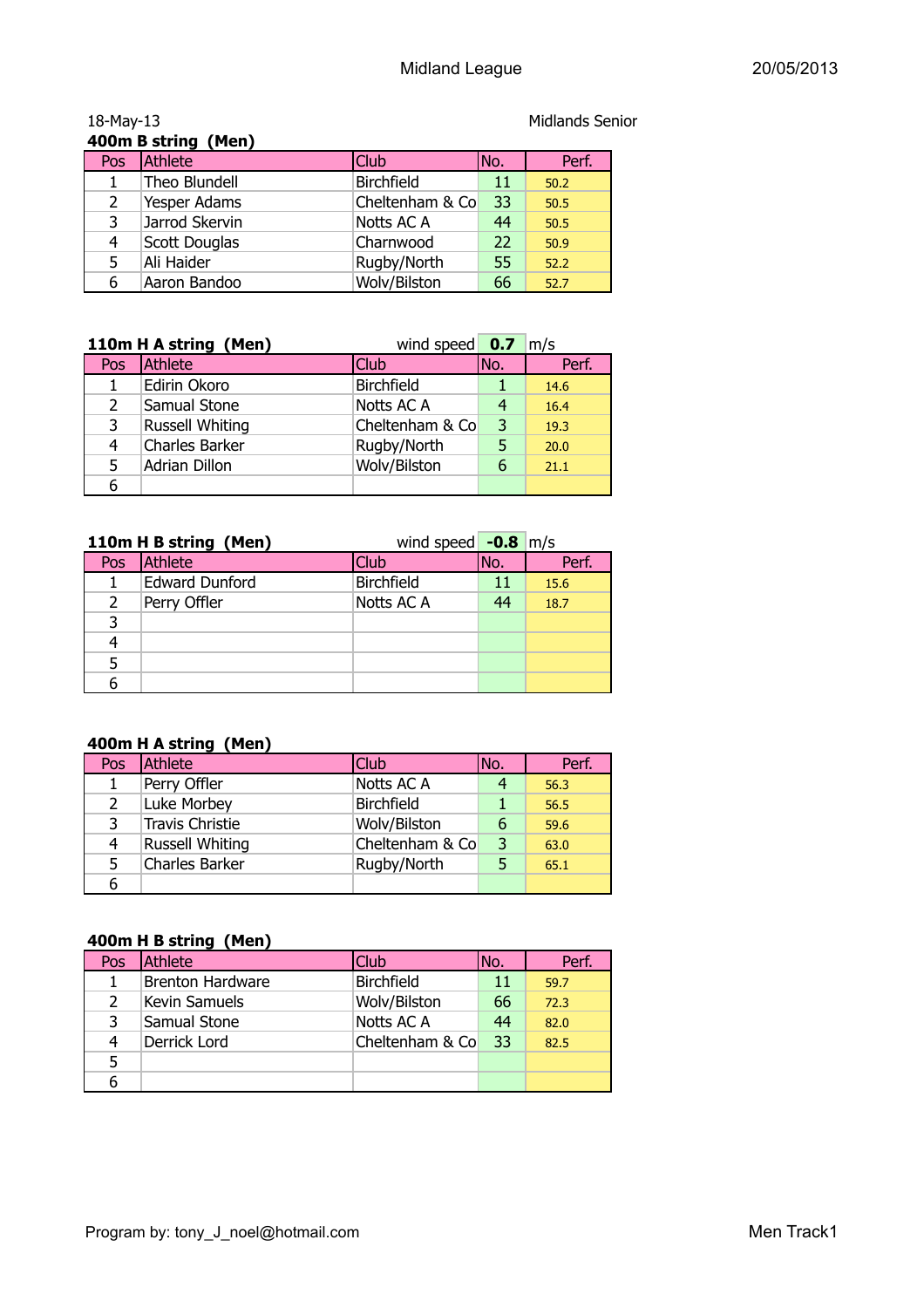|               | 800m A string (Men) |                   |                |        |
|---------------|---------------------|-------------------|----------------|--------|
| Pos           | Athlete             | <b>Club</b>       | No.            | Perf.  |
|               | Theo Blundell       | <b>Birchfield</b> |                | 1.56.6 |
| $\mathcal{L}$ | Daniel Owen         | Cheltenham & Co   | 3              | 1.58.2 |
| 3             | Steve Long          | Notts AC A        | 4              | 2.01.7 |
| 4             | Gary Burnett        | Charnwood         | $\overline{2}$ | 2.02.4 |
| 5.            | Mark Moore          | Wolv/Bilston      | 6              | 2.09.5 |
| 6             | <b>Gary Wallace</b> | Rugby/North       | 5              | 2.13.8 |

#### **800m B string (Men)**

| Pos | Athlete          | <b>Club</b>       | INo. | Perf.  |  |
|-----|------------------|-------------------|------|--------|--|
|     | Andrew Van Kints | Cheltenham & Co   | -33  | 1.59.2 |  |
| 2   | Rory Grant       | <b>Birchfield</b> | 11   | 2.00.3 |  |
| 3   | Paul Harmer      | Charnwood         | 22   | 2.02.8 |  |
| 4   | Eyob Huruy       | Notts AC A        | 44   | 2.03.6 |  |
| 5.  | Jack Bonser      | Wolv/Bilston      | 66   | 2.04.7 |  |
| 6   |                  |                   |      |        |  |

#### **1500m A string (Men)**

| Pos           | Athlete              | Club              | INo. | Perf.  |
|---------------|----------------------|-------------------|------|--------|
|               | <b>Stephen Mears</b> | Charnwood         |      | 4.03.3 |
| $\mathcal{P}$ | Nick Hardy           | <b>Birchfield</b> |      | 4.04.1 |
| 3             | <b>Tom Bailey</b>    | Notts AC A        | 4    | 4.05.2 |
| 4             | Iain Devlin          | Cheltenham & Co   | 3    | 4.32.9 |
| 5             | <b>Brian Wright</b>  | Wolv/Bilston      | 6    | 4.46.4 |
| 6             |                      |                   |      |        |

#### **1500m B string (Men)**

| Pos | Athlete                 | Club              | INo. | Perf.  |
|-----|-------------------------|-------------------|------|--------|
|     | <b>Andrew Van Kints</b> | Cheltenham & Co   | 33   | 4.07.6 |
| 2   | Euan Makepeace          | Charnwood         | 22   | 4.08.3 |
| 3   | Robert Smith            | Notts AC A        | 44   | 4.09.4 |
| 4   | Andrew Peat             | <b>Birchfield</b> | 11   | 4.11.5 |
| 5.  | Darien Farmer           | Wolv/Bilston      | 66   | 4.40.2 |
| 6   |                         |                   |      |        |

#### **5000m A string (Men)**

| Pos | Athlete               | Club              | No. | Perf.   |
|-----|-----------------------|-------------------|-----|---------|
|     | <b>Stuart Spencer</b> | Notts AC A        |     | 15.04.9 |
|     | Ross Jones            | Wolv/Bilston      | 6   | 15.07.0 |
|     | James Douglas         | Charnwood         |     | 15.46.2 |
| 4   | John Cullen           | <b>Birchfield</b> |     | 16.32.6 |
| 5   | <b>Elliot Prince</b>  | Cheltenham & Co   | 3   | 17.17.2 |
| 6   |                       |                   |     |         |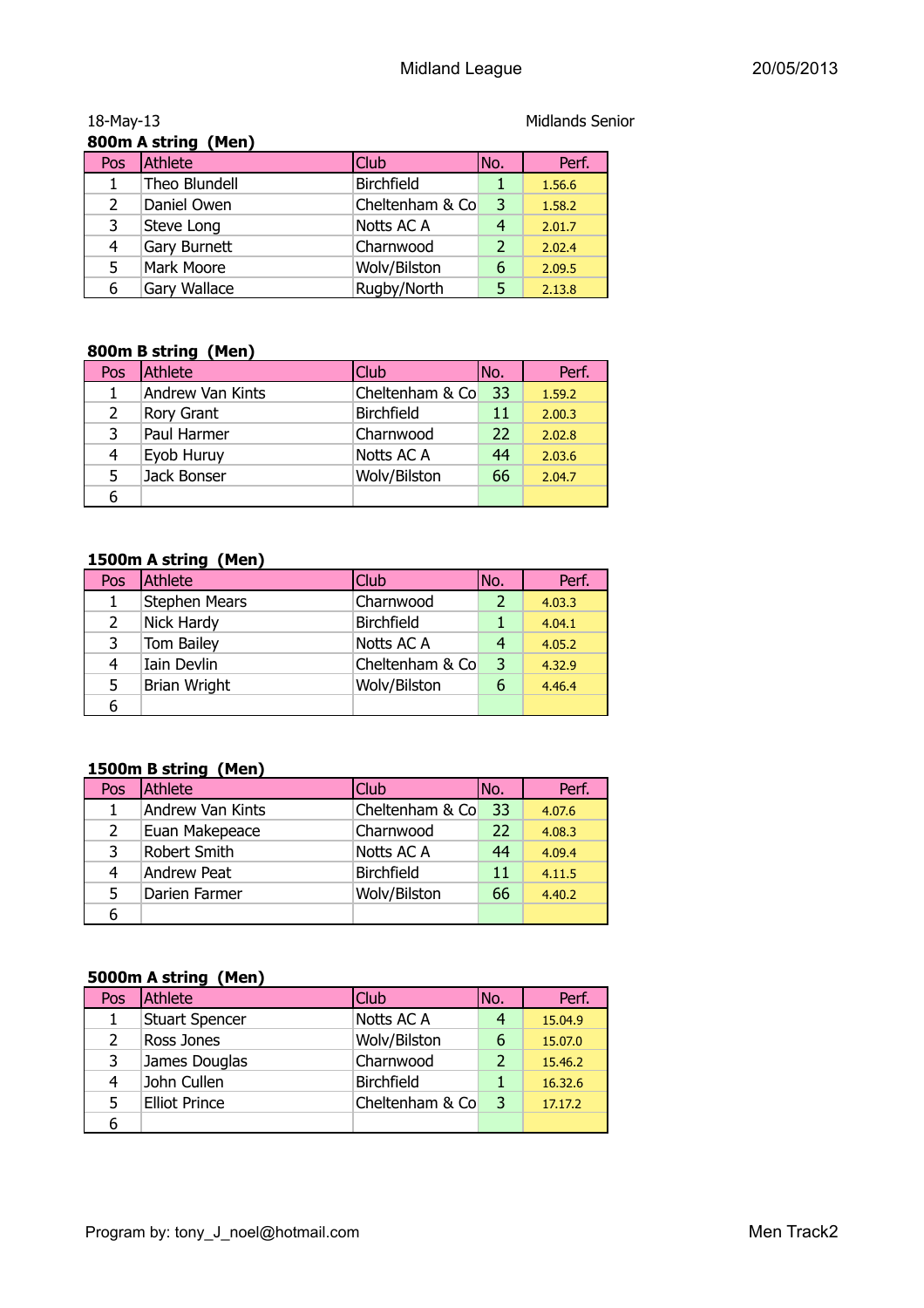| 5000m B string (Men) |                 |                   |     |         |
|----------------------|-----------------|-------------------|-----|---------|
| Pos                  | Athlete         | Club              | No. | Perf.   |
|                      | Tim Hartley     | Notts AC A        | 44  | 15.19.4 |
| $\mathcal{P}$        | Mark Couldwell  | Charnwood         | 22  | 15.35.3 |
| 3                    | Paul Hammond    | Wolv/Bilston      | 66  | 16.18.0 |
| 4                    | Jonathan Barnes | Cheltenham & Co   | 33  | 16.21.6 |
| 5                    | Nick Hardy      | <b>Birchfield</b> | 11  | 16.37.9 |
|                      |                 |                   |     |         |

## **2000m s/c A string (Men)**

|     | zooom s/c A sumg (rien) |                 |      |        |  |  |  |
|-----|-------------------------|-----------------|------|--------|--|--|--|
| Pos | <b>Athlete</b>          | <b>Club</b>     | INo. | Perf.  |  |  |  |
|     | Daniel Owen             | Cheltenham & Co | 3    | 6.26.2 |  |  |  |
| 2   | Harry Lupton            | Charnwood       | 2    | 6.48.3 |  |  |  |
| 3   | Steve Long              | Notts AC A      |      | 7.23.0 |  |  |  |
| 4   | <b>Brian Wright</b>     | Wolv/Bilston    | 6    | 7.29.1 |  |  |  |
| 5.  |                         |                 |      |        |  |  |  |
| 6   |                         |                 |      |        |  |  |  |
|     |                         |                 |      |        |  |  |  |

#### **2000m s/c B string (Men)**

| Pos           | Athlete          | Club <sup>1</sup> | INo. | Perf.  |
|---------------|------------------|-------------------|------|--------|
|               | Jonathan Barnes  | Cheltenham & Co   | 33   | 6.48.2 |
| $\mathcal{P}$ | Tom Lupton       | Charnwood         | 22   | 6.59.2 |
| 3             | James Toddington | Wolv/Bilston      | 66   | 7.31.0 |
| 4             | Eyob Huruy       | Notts AC A        | 44   | 7.38.1 |
| 5             |                  |                   |      |        |
|               |                  |                   |      |        |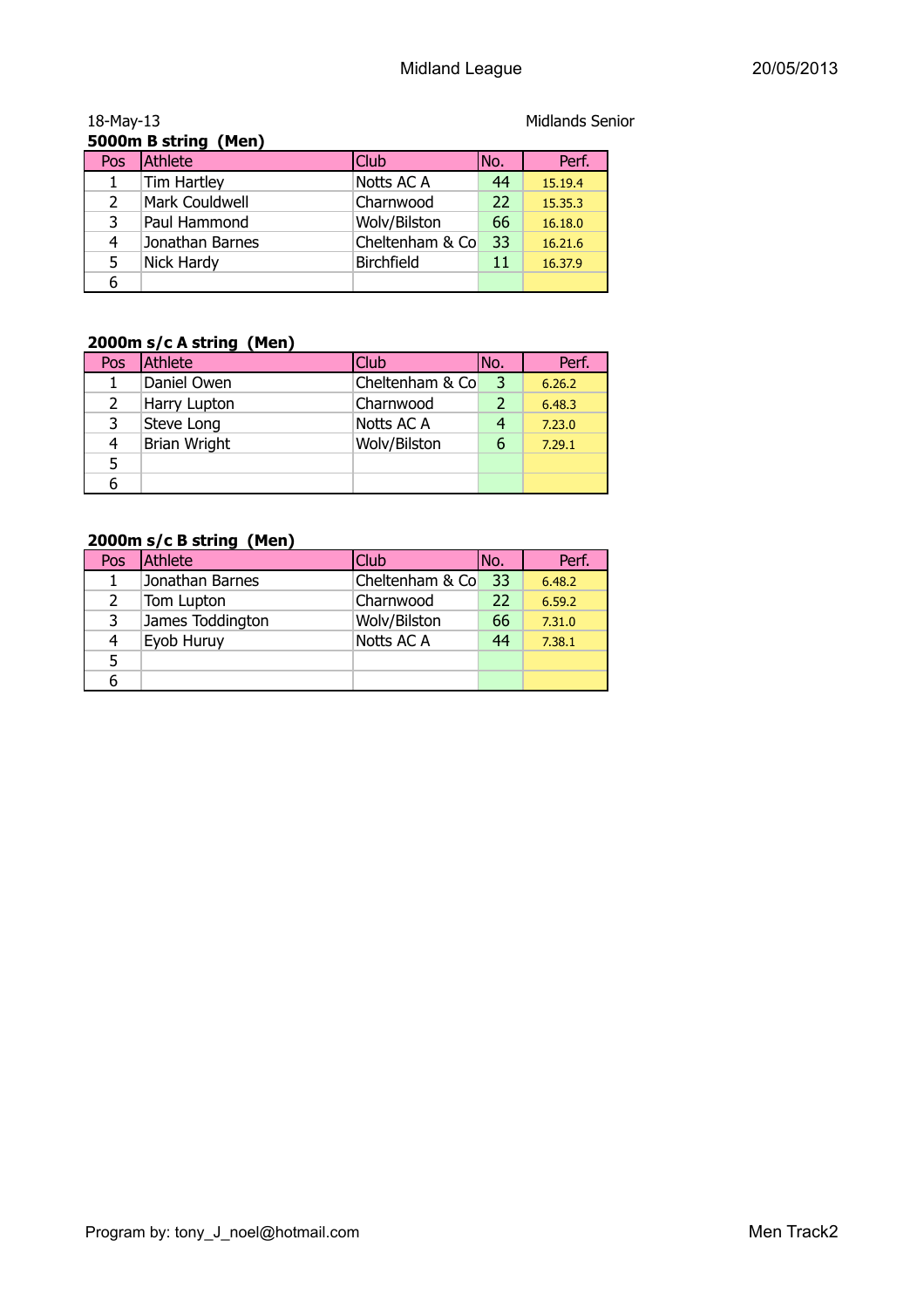| <b>Midlands Senior</b><br>18-May-13 |                      |                   |      |       |
|-------------------------------------|----------------------|-------------------|------|-------|
| Long Jump A string (Men)            |                      | wind speed        |      | m/s   |
| Pos                                 | Athlete              | <b>Club</b>       | INo. | Perf. |
|                                     | <b>Stuart Street</b> | Notts AC A        | 44   | 6.30  |
| 2                                   | <b>Bill Burley</b>   | Cheltenham & Co   | 3    | 5.98  |
| 3                                   | Haydn Francis        | <b>Birchfield</b> | 11   | 5.80  |
| 4                                   | Ali Haider           | Rugby/North       | 55   | 5.53  |
| 5                                   | <b>Kevin Samuels</b> | Wolv/Bilston      | 66   | 4.92  |
| 6                                   | Theodore Zake        | Charnwood         | 2    | 4.80  |

|                | Long Jump B string (Men)<br>wind speed |                   |      | m/s   |
|----------------|----------------------------------------|-------------------|------|-------|
| Pos            | Athlete                                | <b>Club</b>       | INo. | Perf. |
| 1              | Fraser Kesteven                        | Notts AC A        |      | 5.83  |
| $\overline{2}$ | Imran Qureshi                          | Cheltenham & Co   | 33   | 5.69  |
| 3              | Mohamed Janneh                         | Rugby/North       | 5    | 5.43  |
| 4              | Matthew Lee                            | <b>Birchfield</b> |      | 4.44  |
| 5              | Cadeem Gordon                          | Wolv/Bilston      | 6    | 4.27  |
| 6              |                                        |                   |      |       |

| <b>Triple Jump A string (Men)</b><br>wind speed |                      |                   |      | m/s   |
|-------------------------------------------------|----------------------|-------------------|------|-------|
| Pos                                             | <b>Athlete</b>       | <b>Club</b>       | INo. | Perf. |
| 1                                               | <b>Montel Nevers</b> | Notts AC A        |      | 14.14 |
| $\overline{2}$                                  | Dheshan Pannala      | <b>Birchfield</b> |      | 12.57 |
| 3                                               | Mohamed Janneh       | Rugby/North       | 5    | 12.12 |
| 4                                               | Ashley Barker        | Cheltenham & Co   | 3    | 10.61 |
| 5                                               | Kevin Samuels        | Wolv/Bilston      | 6    | 10.44 |
| 6                                               |                      |                   |      |       |

| <b>Triple Jump B string (Men)</b><br>wind speed |                       |                   | m/s |       |
|-------------------------------------------------|-----------------------|-------------------|-----|-------|
| Pos                                             | <b>Athlete</b>        | Club              | No. | Perf. |
|                                                 | Oliver Ward           | <b>Birchfield</b> | 11  | 12.35 |
| $\mathcal{P}$                                   | <b>Stuart Street</b>  | Notts AC A        | 44  | 12.22 |
| 3                                               | <b>Charles Barker</b> | Rugby/North       | 55  | 10.39 |
| 4                                               | Donovan James         | Wolv/Bilston      | 66  | 10.38 |
| 5                                               |                       |                   |     |       |
| 6                                               |                       |                   |     |       |

### **High Jump A string (Men)**

| Pos  | Athlete              | <b>Club</b>       | No. | Perf. |
|------|----------------------|-------------------|-----|-------|
|      | <b>Matt Ashley</b>   | Notts AC A        |     | 2.00  |
| 2    | <b>Ashley Barker</b> | Cheltenham & Co   | 3   | 1.95  |
| 3    | Cameron Hollingshead | <b>Birchfield</b> |     | 1.90  |
| $4=$ | Charles Barker       | Rugby/North       | 55  | 1.70  |
| $4=$ | John Bradley         | Wolv/Bilston      | 66  | 1.70  |
| 6    |                      |                   |     |       |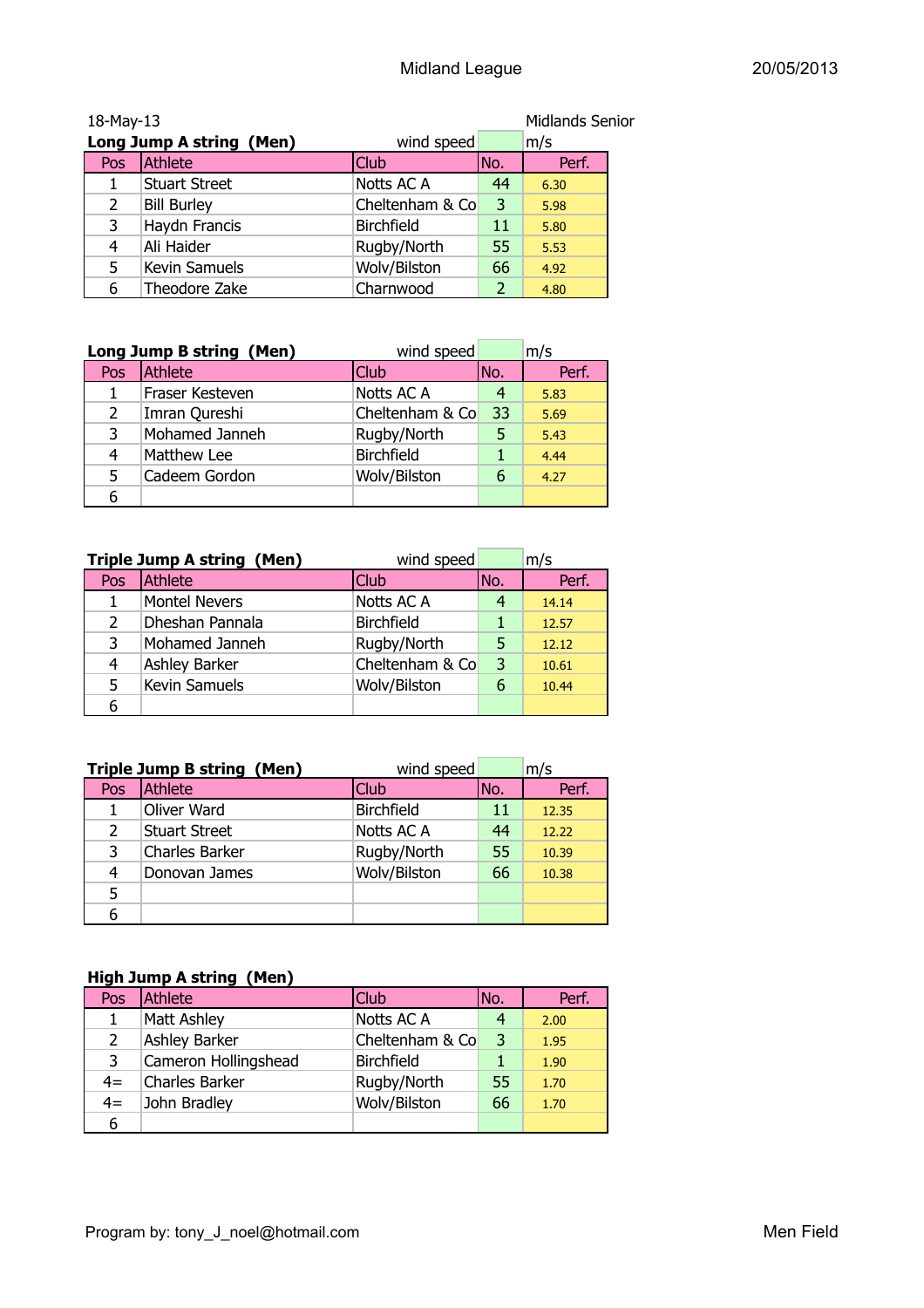| <b>High Jump B string (Men)</b> |                        |                   |     |       |  |
|---------------------------------|------------------------|-------------------|-----|-------|--|
| Pos                             | Athlete                | Club              | No. | Perf. |  |
|                                 | Matthew Lee            | <b>Birchfield</b> | 11  | 1.75  |  |
| $\overline{2}$                  | <b>Bill Burley</b>     | Cheltenham & Co   | 33  | 1.75  |  |
| 3                               | Alexander Kruger       | Notts AC A        | 44  | 1.65  |  |
| 4                               | <b>Travis Christie</b> | Wolv/Bilston      | 6   | 1.60  |  |
| 5                               |                        |                   |     |       |  |
|                                 |                        |                   |     |       |  |

| <b>Pole Vault A string (Men)</b><br>wind speed |                       |                   |     | m/s   |
|------------------------------------------------|-----------------------|-------------------|-----|-------|
| Pos                                            | Athlete               | Club              | No. | Perf. |
|                                                | Ethan Walsh           | Charnwood         |     | 4.40  |
| $\mathcal{L}$                                  | <b>Edward Dunford</b> | <b>Birchfield</b> |     | 4.00  |
| 3                                              | Joel Benitez          | Notts AC A        | 4   | 3.90  |
| 4                                              | Adrian Dillon         | Wolv/Bilston      | 6   | 3.40  |
| 5.                                             | Dave (David) Cowley   | Rugby/North       | 55  | 2.40  |
| 6                                              |                       |                   |     |       |

| wind speed<br><b>Pole Vault B string (Men)</b> |                   |                   | m/s |       |
|------------------------------------------------|-------------------|-------------------|-----|-------|
| Pos                                            | Athlete           | Club              | No. | Perf. |
|                                                | Joseph Chesterman | <b>Birchfield</b> | 11  | 4.00  |
| 2                                              | Joshua Ilyk       | Notts AC A        | 44  | 3.30  |
| 3                                              | Kevin Murch       | Rugby/North       | 5   | 2.30  |
| 4                                              | Donovan James     | Wolv/Bilston      | 66  | 2.20  |
| 5                                              |                   |                   |     |       |
| 6                                              |                   |                   |     |       |

#### **Shot Putt A string (Men)**

| Pos            | Athlete               | Club              | No.            | Perf. |
|----------------|-----------------------|-------------------|----------------|-------|
| 1              | <b>Edward Dunford</b> | <b>Birchfield</b> | 11             | 13.81 |
| $\overline{2}$ | David Locke           | Notts AC A        | 44             | 12.37 |
| 3              | Thomas Pearson        | Charnwood         | $\overline{2}$ | 11.17 |
| 4              | <b>Bill Burley</b>    | Cheltenham & Co   | 3              | 10.53 |
| 5              | Kevin Murch           | Rugby/North       | 5.             | 10.35 |
| 6              | Connor Bowdler        | Wolv/Bilston      | 66             | 9.23  |

#### **Shot Putt B string (Men)**

| Pos | Athlete           | Club              | No. | Perf. |
|-----|-------------------|-------------------|-----|-------|
|     | Najee Fox         | <b>Birchfield</b> |     | 13.48 |
| 2   | Alexander Kruger  | Notts AC A        | 4   | 12.35 |
| 3   | John Moreland     | Rugby/North       | 55  | 10.20 |
| 4   | Andrew Smitherman | Cheltenham & Co   | 33  | 8.61  |
| 5   | Tobias Nwenwu     | Wolv/Bilston      | 6   | 6.51  |
| 6   | Theodore Zake     | Charnwood         | 22  | 5.79  |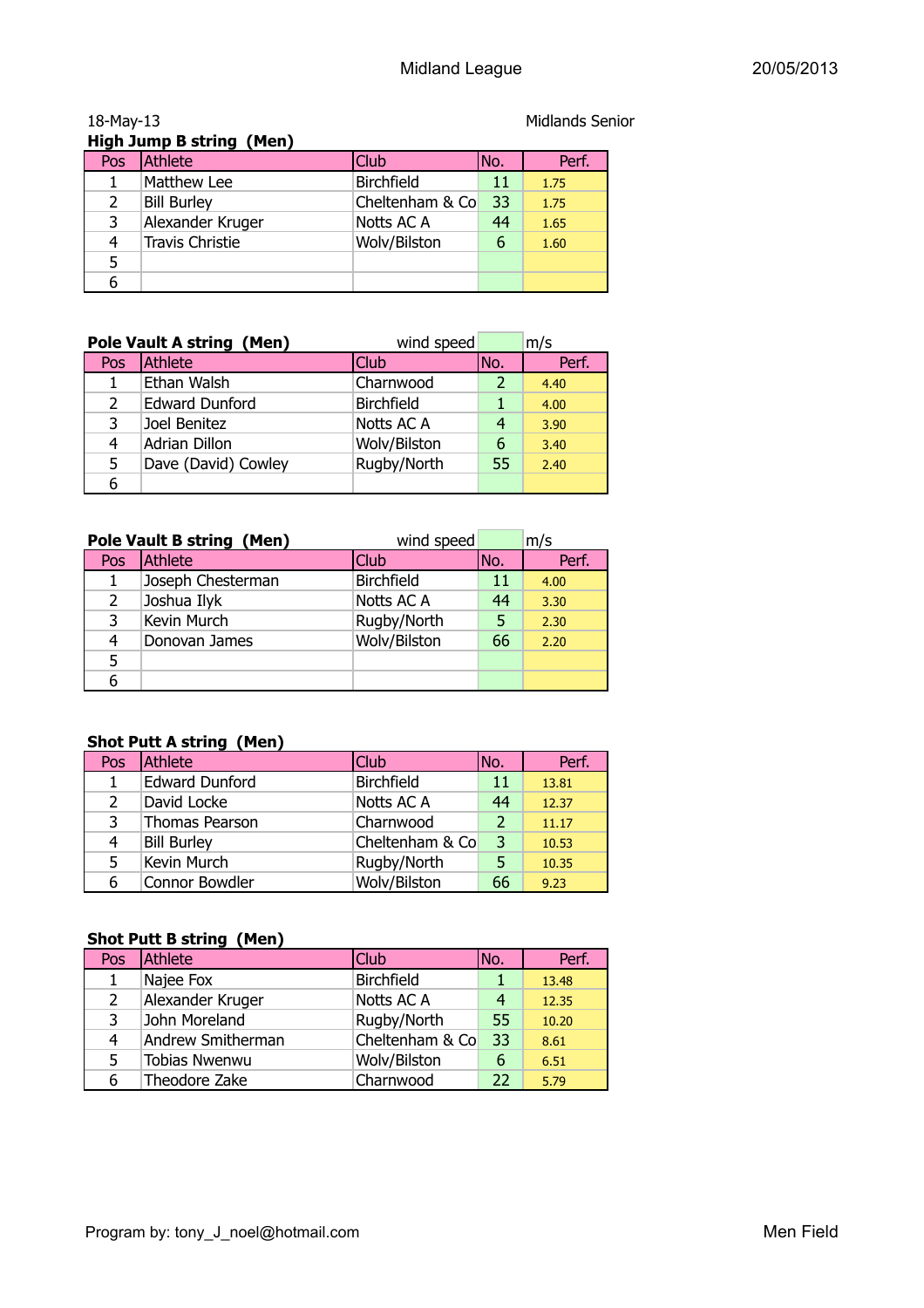| <b>Discus A string (Men)</b> |                       |                   |                |       |
|------------------------------|-----------------------|-------------------|----------------|-------|
| Pos                          | Athlete               | Club              | No.            | Perf. |
|                              | Najee Fox             | <b>Birchfield</b> |                | 44.56 |
|                              | Glyn Hollingworth     | Rugby/North       | 5              | 39.06 |
| 3                            | Alexander Kruger      | Notts AC A        | 4              | 36.56 |
| 4                            | <b>Thomas Pearson</b> | Charnwood         | $\overline{2}$ | 33.97 |
| 5                            | <b>Tobias Nwenwu</b>  | Wolv/Bilston      | 6              | 28.03 |
| 6                            | <b>Bill Burley</b>    | Cheltenham & Co   | 33             | 21.50 |

#### **Discus B string (Men)**

| Pos           | Athlete               | Club              | INo. | Perf. |
|---------------|-----------------------|-------------------|------|-------|
|               | <b>Edward Dunford</b> | <b>Birchfield</b> | 11   | 41.08 |
| $\mathcal{P}$ | John Moreland         | Rugby/North       | 55   | 35.98 |
| 3             | Kieran Mckeever       | Notts AC A        | 44   | 26.46 |
| 4             | Imran Qureshi         | Cheltenham & Co   | 3    | 17.57 |
| 5             | Mark Moore            | Wolv/Bilston      | 66   | 10.91 |
|               |                       |                   |      |       |

#### **Hammer A string (Men)**

| Pos | Athlete                | Club              | No.            | Perf. |
|-----|------------------------|-------------------|----------------|-------|
|     | Chris Shorthouse       | <b>Birchfield</b> |                | 65.06 |
| 2   | Craig Murch            | Rugby/North       | 5.             | 60.36 |
| 3   | John Pearson           | Charnwood         | $\overline{2}$ | 58.18 |
| 4   | <b>Robert Careless</b> | Notts AC A        | 4              | 51.21 |
| 5.  | Connor Bowdler         | Wolv/Bilston      | 66             | 12.66 |
| 6   | <b>Elliot Prince</b>   | Cheltenham & Co   | 3              | 12.46 |

#### **Hammer B string (Men)**

| Pos           | Athlete                | Club              | No. | Perf. |
|---------------|------------------------|-------------------|-----|-------|
| 1             | <b>Thomas Fellowes</b> | <b>Birchfield</b> | 11  | 47.30 |
| $\mathcal{P}$ | Thomas Pearson         | Charnwood         | 22  | 38.92 |
| 3             | David Locke            | Notts AC A        | 44  | 34.78 |
| 4             | John Moreland          | Rugby/North       | 55  | 33.75 |
| 5             | Derrick Lord           | Cheltenham & Co   | 33  | 11.79 |
| 6             | <b>Tobias Nwenwu</b>   | Wolv/Bilston      | 6   | 9.43  |

| <b>Javelin A string (Men)</b><br>wind speed |                       |                   | m/s |       |
|---------------------------------------------|-----------------------|-------------------|-----|-------|
| Pos                                         | Athlete               | <b>Club</b>       | No. | Perf. |
| 1                                           | Glyn Hollingworth     | Rugby/North       |     | 51.69 |
| $\overline{2}$                              | <b>Edward Dunford</b> | <b>Birchfield</b> |     | 47.58 |
| 3                                           | <b>Adrian Dillon</b>  | Wolv/Bilston      | 6   | 41.13 |
| 4                                           | Alexander Kruger      | Notts AC A        | 4   | 39.73 |
| 5                                           | <b>Bill Burley</b>    | Cheltenham & Co   | 33  | 38.25 |
| 6                                           | Joshua Clydesdale     | Charnwood         |     | 24.05 |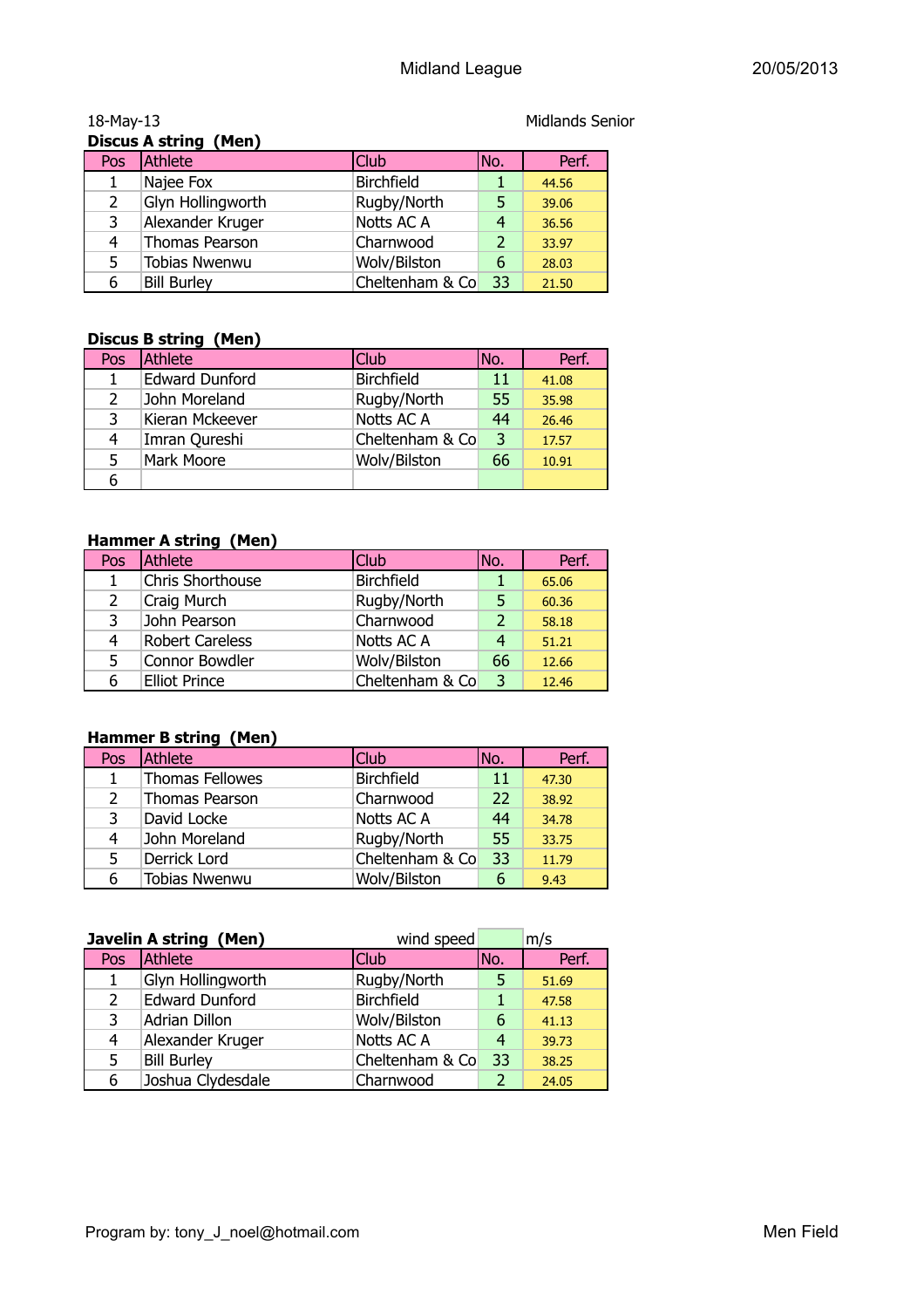| <b>Midlands Senior</b><br>18-May-13 |                        |                 |      |       |
|-------------------------------------|------------------------|-----------------|------|-------|
|                                     | Javelin B string (Men) | wind speed      |      | m/s   |
| Pos                                 | Athlete                | <b>Club</b>     | INo. | Perf. |
|                                     | Kevin Murch            | Rugby/North     | 55   | 50.84 |
| 2                                   | Matthew Lee            | Birchfield      | 11   | 38.01 |
| 3                                   | Connor Bowdler         | Wolv/Bilston    | 66   | 35.14 |
| 4                                   | Imran Qureshi          | Cheltenham & Co | 3    | 30.51 |
| 5                                   | Theodore Zake          | Charnwood       | 22   | 5.47  |
| 6                                   |                        |                 |      |       |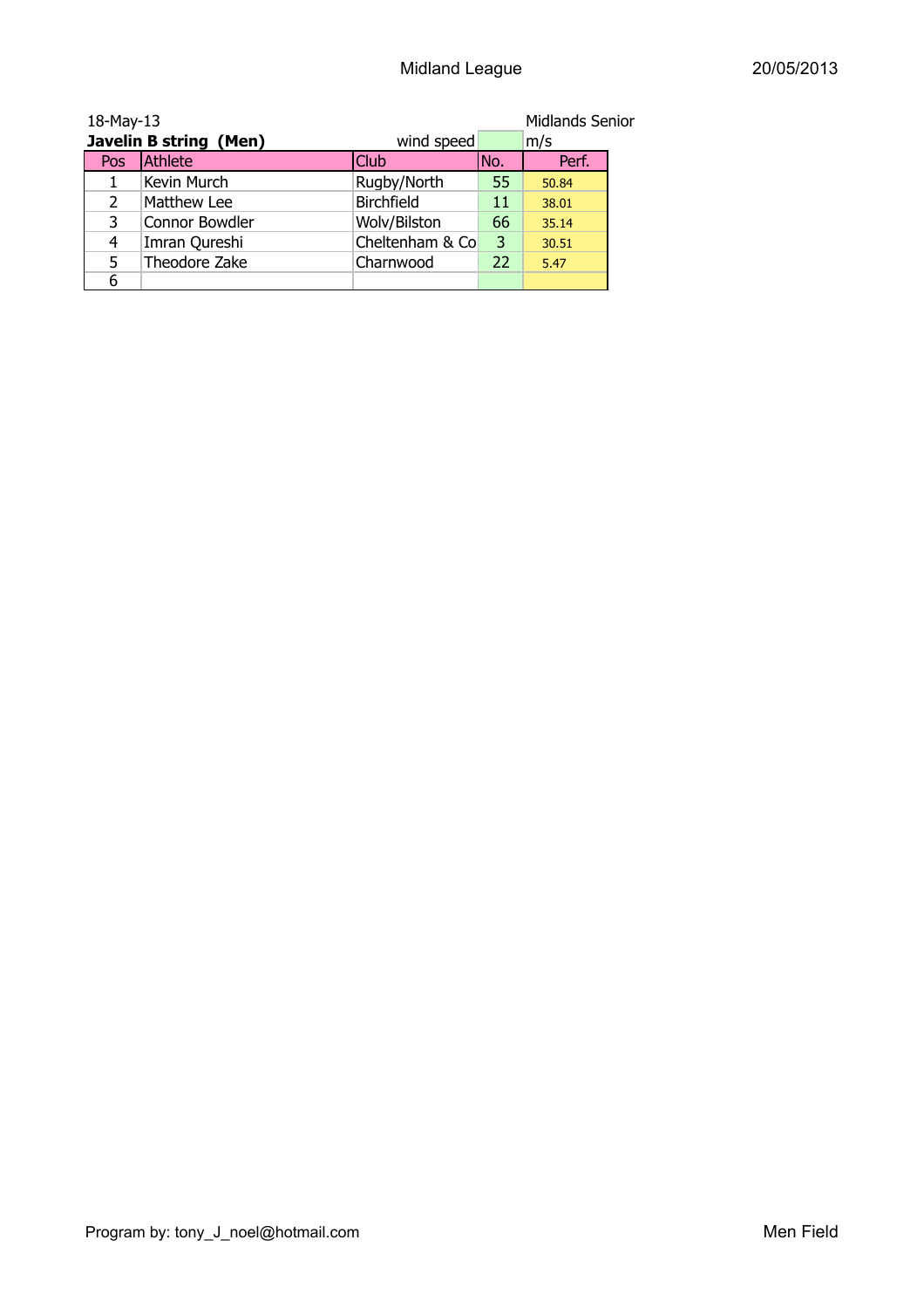| <b>Midlands Senior</b><br>18-May-13 |                       |                       |                |       |
|-------------------------------------|-----------------------|-----------------------|----------------|-------|
|                                     | 100m A string (Women) | wind speed $-0.1$ m/s |                |       |
| Pos                                 | Athlete               | <b>Club</b>           | INo.           | Perf. |
|                                     | Ellena Ruddock        | Rugby/North           | 5              | 12.3  |
| 2                                   | Charlotte Jones       | <b>Birchfield</b>     | 1              | 12.7  |
| 3                                   | Sian Lloyd-Mclear     | Charnwood             | $\overline{2}$ | 12.9  |
| 4                                   | <b>Tammy Saunders</b> | Wolv/Bilston          | 6              | 13.0  |
| 5                                   | Emma Hourd            | Notts AC A            | 4              | 13.5  |
| 6                                   | <b>Emily Pascoe</b>   | Cheltenham & Co       | 3              | 13.7  |

|     | 100m B string (Women)<br>wind speed |                   |     | m/s   |
|-----|-------------------------------------|-------------------|-----|-------|
| Pos | Athlete                             | <b>Club</b>       | No. | Perf. |
| 1   | Jodie Harrison                      | Wolv/Bilston      | 66  | 12.3  |
| 2   | Hannah Stevenson                    | Notts AC A        | 44  | 12.9  |
| 3   | Louisa Cooper                       | Charnwood         | 22  | 12.9  |
| 4   | Seemita Gumbs                       | <b>Birchfield</b> | 11  | 13.2  |
| 5   | Karen Gomes                         | Rugby/North       | 55  | 13.2  |
| 6   | Katie Foward                        | Cheltenham & Co   | 33  | 13.4  |

| 200m A string (Women)<br>wind speed $\frac{0.8}{m/s}$ |                        |                   |               |       |
|-------------------------------------------------------|------------------------|-------------------|---------------|-------|
| Pos                                                   | Athlete                | <b>Club</b>       | No.           | Perf. |
| 1                                                     | Abbi Tyson             | <b>Birchfield</b> |               | 24.8  |
| 2                                                     | Ellena Ruddock         | Rugby/North       | 5             | 25.4  |
| 3                                                     | Ann Ika Oqua           | Wolv/Bilston      | 6             | 25.7  |
| 4                                                     | Sian Lloyd-Mclear      | Charnwood         | $\mathcal{P}$ | 26.0  |
| 5                                                     | Hannah Stevenson       | Notts AC A        | 4             | 27.2  |
| 6                                                     | <b>Mollie Courtney</b> | Cheltenham & Co   | 3             | 27.4  |

|     | 200m B string (Women) | wind speed $\overline{0.4}$ m/s |     |       |
|-----|-----------------------|---------------------------------|-----|-------|
| Pos | Athlete               | <b>Club</b>                     | No. | Perf. |
| 1   | Nardhia Kidd-Walker   | <b>Birchfield</b>               | 11  | 25.7  |
| 2   | <b>Tammy Saunders</b> | Wolv/Bilston                    | 66  | 26.8  |
| 3   | Emma Hourd            | Notts AC A                      | 44  | 27.0  |
| 4   | <b>Harriet Sawle</b>  | Cheltenham & Co                 | 33  | 27.1  |
| 5   | Gemma Broomfield      | Charnwood                       | 22  | 27.2  |
| 6   | Hannah Scales         | Rugby/North                     | 55  | 27.8  |

#### **400m A string (Women)**

| Pos | Athlete         | Club              | No.            | Perf. |
|-----|-----------------|-------------------|----------------|-------|
|     | Ann Ika Oqua    | Wolv/Bilston      | 6              | 56.3  |
| 2   | Georgina Rogers | <b>Birchfield</b> |                | 57.6  |
| 3   | Jo Hunter       | Notts AC A        | 4              | 58.9  |
| 4   | Victoria Reeves | Charnwood         | $\overline{2}$ | 60.4  |
| 5   | Hannah Foward   | Cheltenham & Co   | $\overline{3}$ | 62.5  |
| 6   | Rachel Pearce   | Rugby/North       | 5              | 63.1  |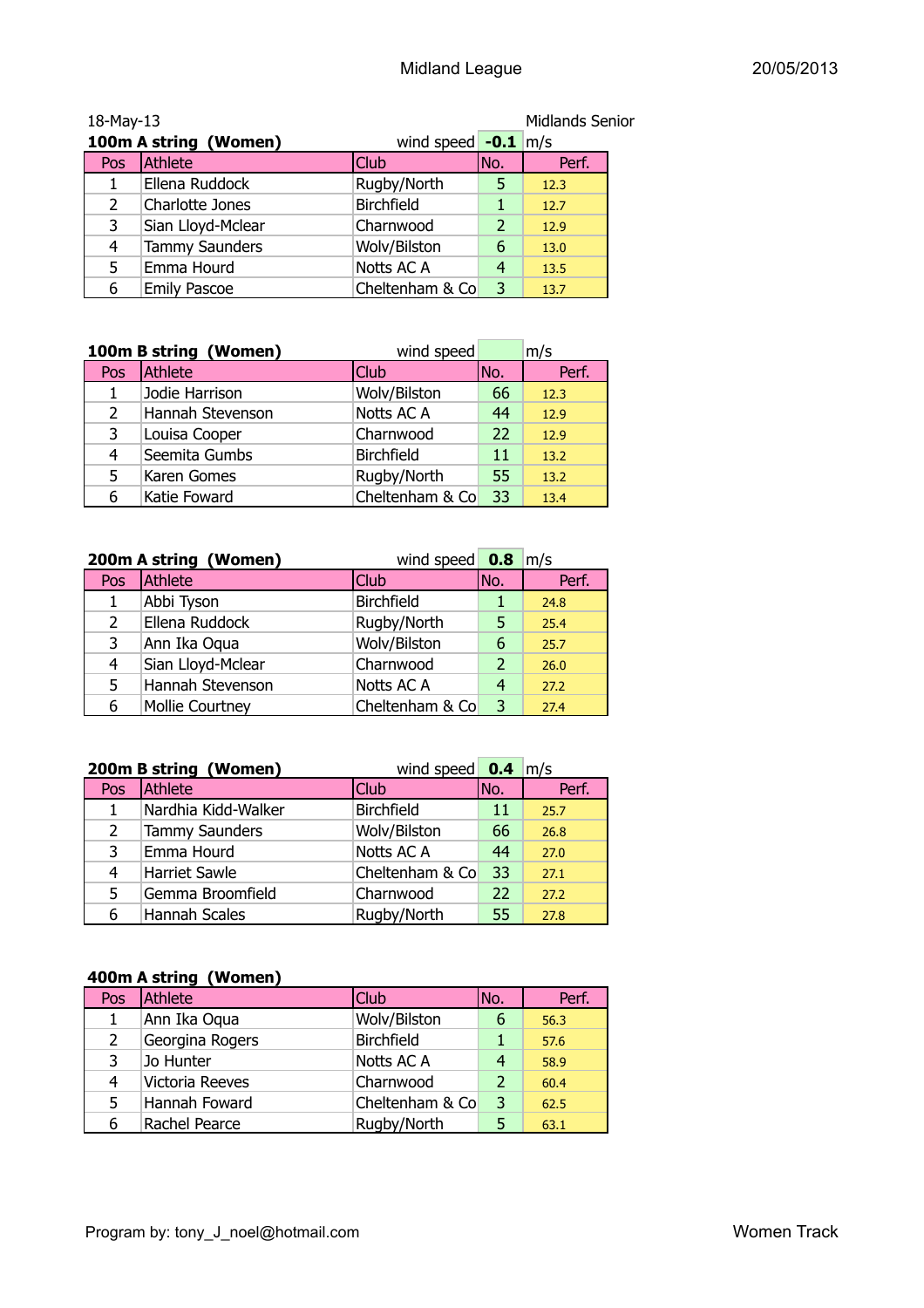|               | 400m B string (Women) |                   |     |       |
|---------------|-----------------------|-------------------|-----|-------|
| Pos.          | Athlete               | <b>Club</b>       | No. | Perf. |
|               | Jodie Harrison        | Wolv/Bilston      | 66  | 58.6  |
| $\mathcal{P}$ | Laura Creighton       | Charnwood         | 22  | 61.8  |
| 3             | <b>Harriet Sawle</b>  | Cheltenham & Co   | 33  | 62.9  |
| 4             | Danielle Johnson      | <b>Birchfield</b> | 11  | 63.5  |
| 5             | Clarissa Blake        | Rugby/North       | 55  | 65.7  |
|               | Joanne Birtwistle     | Notts AC A        | 44  | 75.1  |

|     | 100m H A string (Women) | wind speed $\frac{1.3}{1.3}$ m/s |     |       |
|-----|-------------------------|----------------------------------|-----|-------|
| Pos | Athlete                 | <b>Club</b>                      | No. | Perf. |
|     | Katie Stainton          | <b>Birchfield</b>                |     | 14.9  |
|     | <b>Emily Pascoe</b>     | Cheltenham & Co                  | 3   | 15.2  |
| 3   | Megan Dixon             | Wolv/Bilston                     | 6   | 15.7  |
| 4   | Jenny Robbins           | Notts AC A                       | 4   | 15.7  |
| 5.  | Sophia Howard           | Charnwood                        |     | 25.5  |
| 6   |                         |                                  |     |       |

|     | 100m H B string (Women) | wind speed $-1.2$ m/s |     |       |
|-----|-------------------------|-----------------------|-----|-------|
| Pos | Athlete                 | <b>Club</b>           | No. | Perf. |
| 1   | Kezia Ogden             | <b>Birchfield</b>     | 11  | 18.8  |
| 2   | Charlotte Sands         | Notts AC A            | 44  | 19.5  |
| 3   | Ellie Johnson           | Wolv/Bilston          | 66  | 20.0  |
| 4   |                         |                       |     |       |
| 5   |                         |                       |     |       |
| 6   |                         |                       |     |       |

#### **400m H A string (Women)**

| Pos | Athlete                | Club            | No.            | Perf. |
|-----|------------------------|-----------------|----------------|-------|
| 1   | Megan Dixon            | Wolv/Bilston    | 6              | 65.3  |
| 2   | <b>Hannah Scales</b>   | Rugby/North     | 5              | 68.2  |
| 3   | Naomi O'Brien          | Birchfield      | $\mathbf{1}$   | 68.4  |
| 4   | Jane Horder            | Cheltenham & Co | $\overline{3}$ | 71.5  |
| 5   | <b>Charlotte Sands</b> | Notts AC A      |                | 72.6  |
| 6   | Sophia Howard          | Charnwood       |                | 90.8  |

#### **400m H B string (Women)**

| Pos | Athlete        | <b>Club</b>       | No. | Perf. |
|-----|----------------|-------------------|-----|-------|
|     | Rebecca Oakley | Wolv/Bilston      | 66  | 68.0  |
| 2   | Julie Rogers   | <b>Birchfield</b> | 11  | 71.7  |
| 3   | Alice Hobson   | Notts AC A        | 44  | 84.7  |
| 4   |                |                   |     |       |
|     |                |                   |     |       |
|     |                |                   |     |       |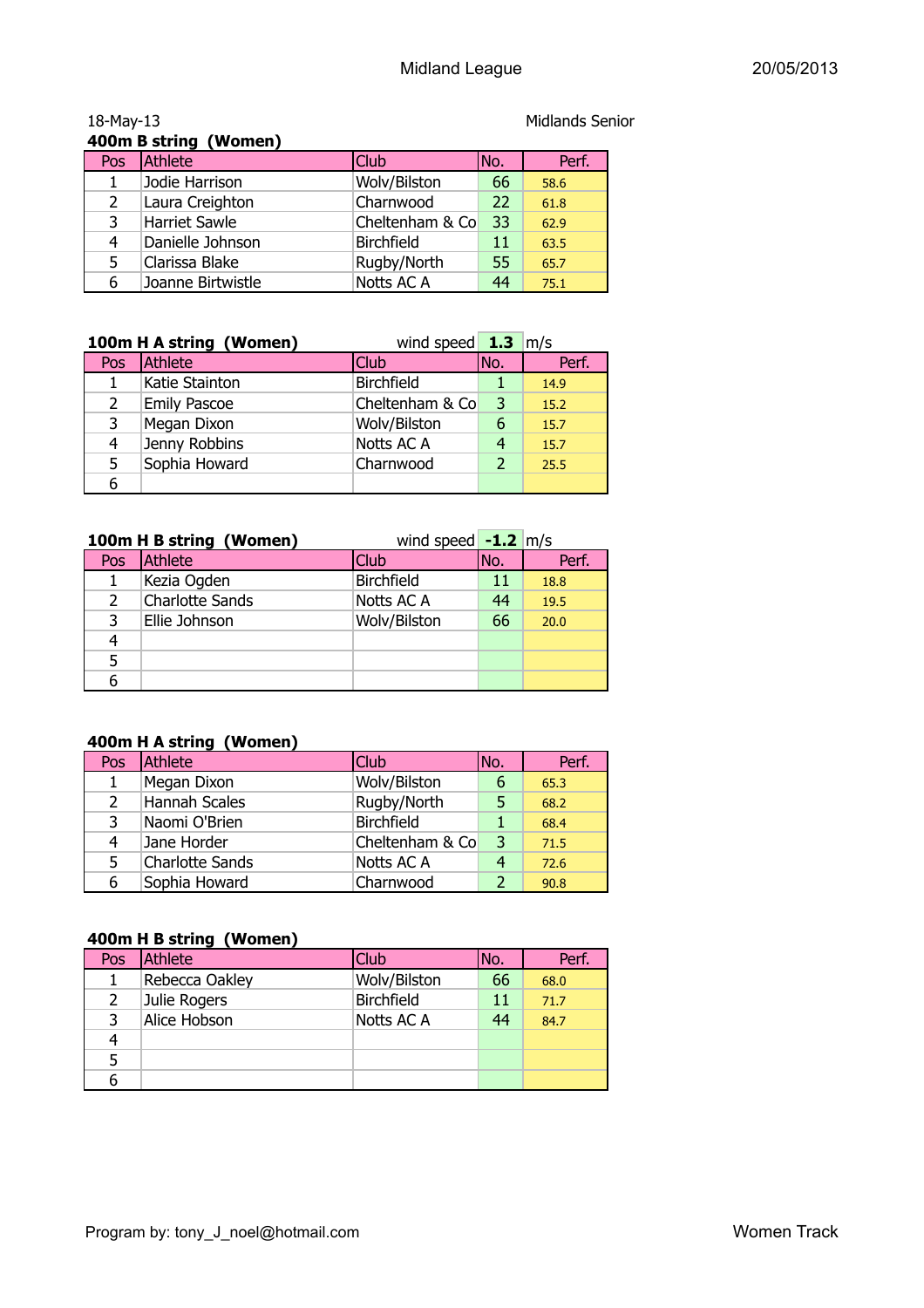| 18-May-13             |                  |                   |                | <b>Midlands Senior</b> |  |
|-----------------------|------------------|-------------------|----------------|------------------------|--|
| 800m A string (Women) |                  |                   |                |                        |  |
| Pos                   | Athlete<br>Club  |                   | No.            | Perf.                  |  |
| 1                     | Laura-Jane Day   | <b>Notts AC A</b> | 4              | 2.14.4                 |  |
| 2                     | Juliet Doyle     | Charnwood         | $\overline{2}$ | 2.15.5                 |  |
| 3                     | Danielle Johnson | <b>Birchfield</b> |                | 2.19.5                 |  |
| 4                     | Charlotte Inwood | Rugby/North       | 5              | 2.26.8                 |  |
| 5                     | Hannah Campion   | Wolv/Bilston      | 6              | 2.28.7                 |  |
| 6                     | Beth Hawling     | Cheltenham & Co   | 3              | 2.32.2                 |  |

### **800m B string (Women)**

| $\sim$        |                       |              |      |        |  |
|---------------|-----------------------|--------------|------|--------|--|
| Pos           | Athlete               | Club         | INo. | Perf.  |  |
|               | Clarissa Blake        | Rugby/North  | 55   | 2.26.1 |  |
| $\mathcal{L}$ | Hannah Robinson       | Notts AC A   | 44   | 2.31.9 |  |
| 3             | Daniella Miles Ranger | Wolv/Bilston | 66   | 2.36.5 |  |
|               |                       |              |      |        |  |
|               |                       |              |      |        |  |
|               |                       |              |      |        |  |

#### **1500m A string (Women)**

| Pos | Athlete                | <b>Club</b>       | No.           | Perf.  |
|-----|------------------------|-------------------|---------------|--------|
|     | Juliet Doyle           | Charnwood         | $\mathcal{D}$ | 4.37.4 |
| 2   | Laura-Jane Day         | Notts AC A        | 4             | 4.38.8 |
| 3   | Emily Waugh            | Rugby/North       | 5             | 4.56.4 |
| 4   | <b>Hayley Richards</b> | Wolv/Bilston      | 6             | 4.59.2 |
| 5.  | Aimee Hopcroft         | <b>Birchfield</b> |               | 5.05.3 |
| 6   | <b>Beth Hawling</b>    | Cheltenham & Co   | 3             | 5.17.4 |

#### **1500m B string (Women)**

| Pos | Athlete          | Club            | INo. | Perf.  |
|-----|------------------|-----------------|------|--------|
|     | Hannah Robinson  | Notts AC A      | 44   | 5.16.5 |
| 2   | Josephine Wilkie | Cheltenham & Co | 33   | 5.17.9 |
| 3   | Joanna Pulsford  | Rugby/North     | 55   | 5.24.6 |
| 4   | Paige Campion    | Wolv/Bilston    | 66   | 5.31.9 |
| 5   |                  |                 |      |        |
| 6   |                  |                 |      |        |

#### **3000m A string (Women)**

| Pos | Athlete               | Club              | No. | Perf.   |
|-----|-----------------------|-------------------|-----|---------|
|     | <b>Tess Parkinson</b> | Wolv/Bilston      | 6   | 10.07.1 |
|     | Sue Street            | <b>Birchfield</b> |     | 10.56.3 |
|     | Joanna Pulsford       | Rugby/North       | 5   | 11.03.0 |
| 4   | Josephine Wilkie      | Cheltenham & Co   | 3   | 11.18.9 |
| 5.  | Sophia Howard         | Charnwood         |     | 13.58.5 |
|     |                       |                   |     |         |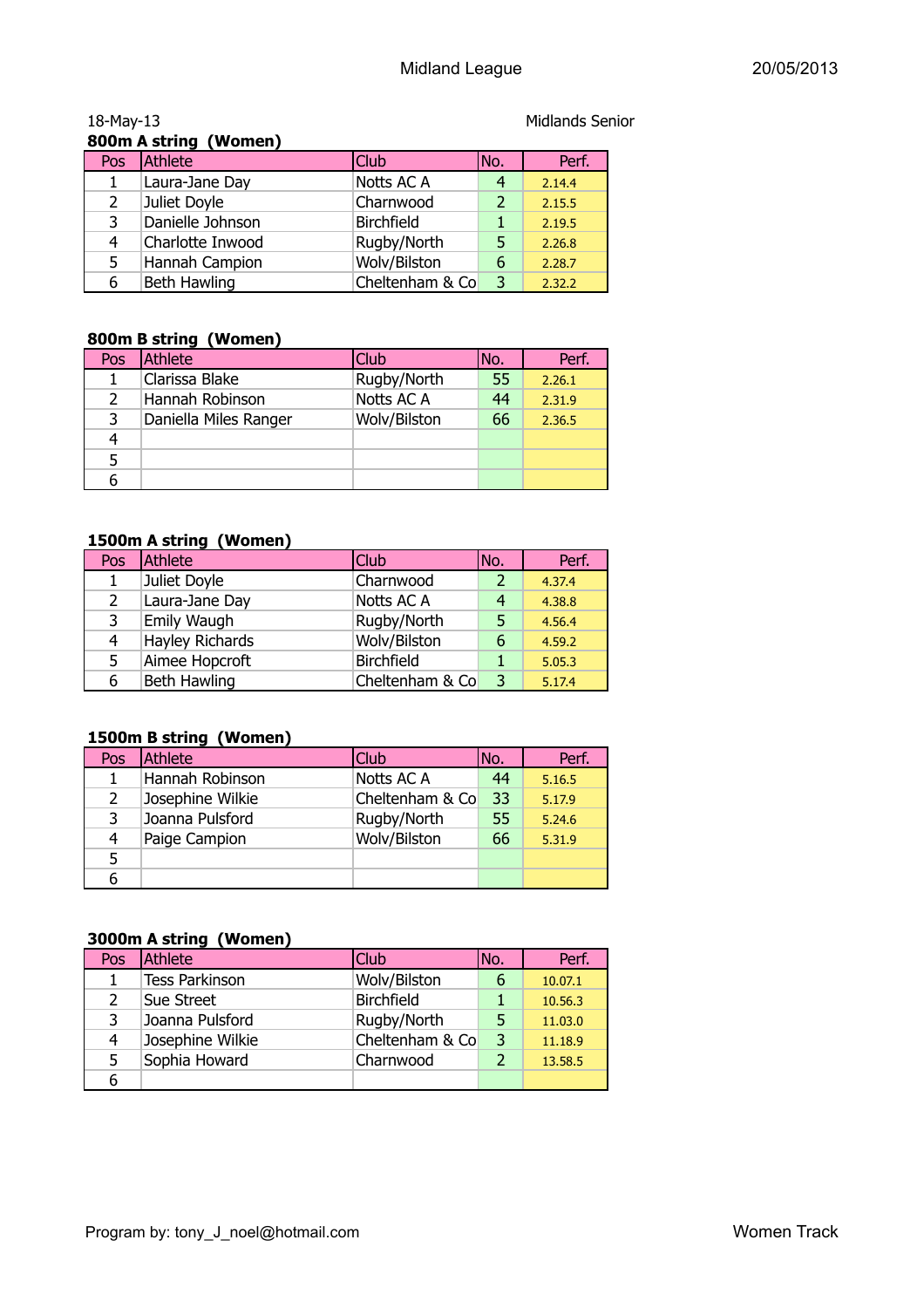| 18-May-13 | <b>Midlands Senior</b> |              |     |         |  |  |
|-----------|------------------------|--------------|-----|---------|--|--|
|           | 3000m B string (Women) |              |     |         |  |  |
| Pos       | Athlete                | Club         | No. | Perf.   |  |  |
|           | Joanne Birtwistle      | Notts AC A   | 44  | 10.57.1 |  |  |
| 2         | Daisy Melville         | Rugby/North  | 55  | 11.34.4 |  |  |
| 3         | Kathryn Morgans        | Wolv/Bilston | 66  | 11.37.9 |  |  |
| 4         |                        |              |     |         |  |  |
| 5         |                        |              |     |         |  |  |
| 6         |                        |              |     |         |  |  |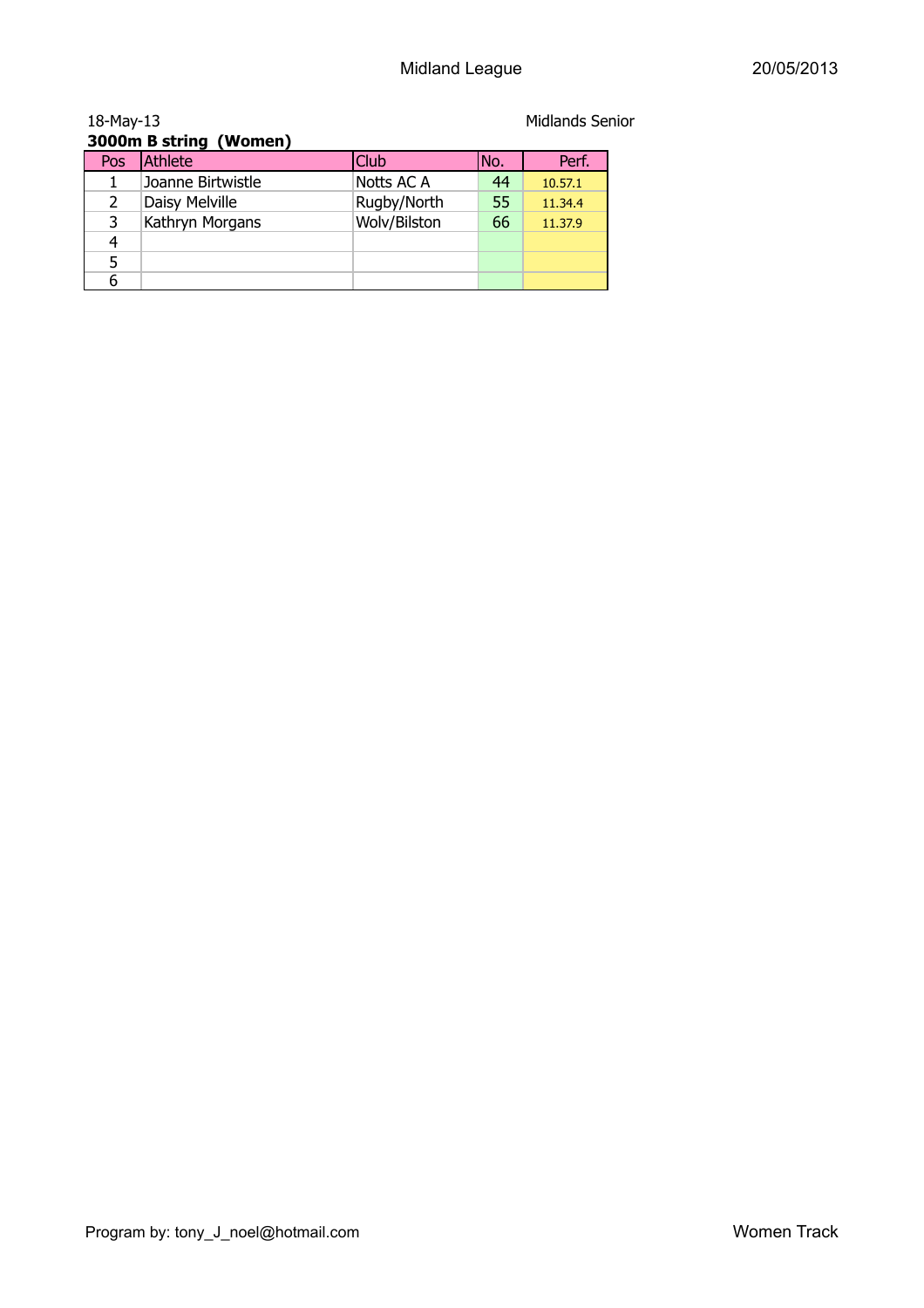| Midlands Senior<br>18-May-13 |                            |                   |               |       |  |
|------------------------------|----------------------------|-------------------|---------------|-------|--|
|                              | Long Jump A string (Women) | wind speed        |               | m/s   |  |
| Pos                          | Athlete                    | <b>Club</b>       | No.           | Perf. |  |
|                              | Imogen Green               | <b>Birchfield</b> |               | 5.50  |  |
| $\mathcal{P}$                | Claire O'reilly            | Rugby/North       | 5             | 4.89  |  |
| 3                            | Mia Tomlinson              | Wolv/Bilston      | 66            | 4.66  |  |
| 4                            | <b>Hazel Varley</b>        | Notts AC A        | 4             | 4.51  |  |
| 5                            | Mollie Courtney            | Cheltenham & Co   | 3             | 4.35  |  |
| 6                            | <b>Holly Drake</b>         | Charnwood         | $\mathcal{P}$ | 4.33  |  |

|                | Long Jump B string (Women) | wind speed        |     | m/s   |
|----------------|----------------------------|-------------------|-----|-------|
| Pos            | Athlete                    | <b>Club</b>       | No. | Perf. |
| 1              | Kezia Ogden                | <b>Birchfield</b> | 11  | 5.00  |
| $\overline{2}$ | Sofia Fereday              | Wolv/Bilston      | 6   | 4.60  |
| 3              | Tia Clues                  | Rugby/North       | 55  | 4.45  |
| 4              | Sian Lloyd-Mclear          | Charnwood         | 22  | 4.19  |
| 5              | Emily Campbell             | Notts AC A        | 44  | 3.62  |
| 6              | <b>Helen Tooley</b>        | Cheltenham & Co   | 33  | 2.77  |

|     | <b>Triple Jump A string (Women)</b> | wind speed        |               | m/s   |
|-----|-------------------------------------|-------------------|---------------|-------|
| Pos | Athlete                             | <b>Club</b>       | INo.          | Perf. |
| 1   | Claire O'reilly                     | Rugby/North       |               | 11.58 |
| 2   | <b>Molly Eales</b>                  | <b>Birchfield</b> |               | 11.36 |
| 3   | Tannika Burgess                     | Wolv/Bilston      | 6             | 10.84 |
| 4   | <b>Hazel Varley</b>                 | Notts AC A        | 4             | 10.20 |
| 5   | <b>Holly Drake</b>                  | Charnwood         | $\mathcal{P}$ | 9.79  |
| 6   |                                     |                   |               |       |

|                | <b>Triple Jump B string (Women)</b> | wind speed        |     | m/s   |
|----------------|-------------------------------------|-------------------|-----|-------|
| Pos            | Athlete                             | <b>Club</b>       | No. | Perf. |
| 1              | Grace Adeyinka                      | Rugby/North       | 55  | 10.96 |
| $\overline{2}$ | Jenny Robbins                       | Notts AC A        | 44  | 9.95  |
| 3              | Gemma Stennet                       | Wolv/Bilston      | 66  | 9.70  |
| 4              | Gemma Simkin                        | <b>Birchfield</b> | 11  | 9.21  |
| 5              | Louisa Cooper                       | Charnwood         | 22  | 8.39  |
| 6              |                                     |                   |     |       |

#### **High Jump A string (Women)**

| Pos            | Athlete                | <b>Club</b>       | No.           | Perf. |
|----------------|------------------------|-------------------|---------------|-------|
|                | <b>Mollie Courtney</b> | Cheltenham & Co   | 3             | 1.60  |
| $\overline{2}$ | Sofia Fereday          | Wolv/Bilston      | 6             | 1.55  |
| 3              | <b>Molly Eales</b>     | <b>Birchfield</b> |               | 1.55  |
| 4              | Jenny Robbins          | Notts AC A        | 44            | 1.40  |
| 5.             | <b>Holly Drake</b>     | Charnwood         | $\mathcal{P}$ | 1.30  |
| 6              |                        |                   |               |       |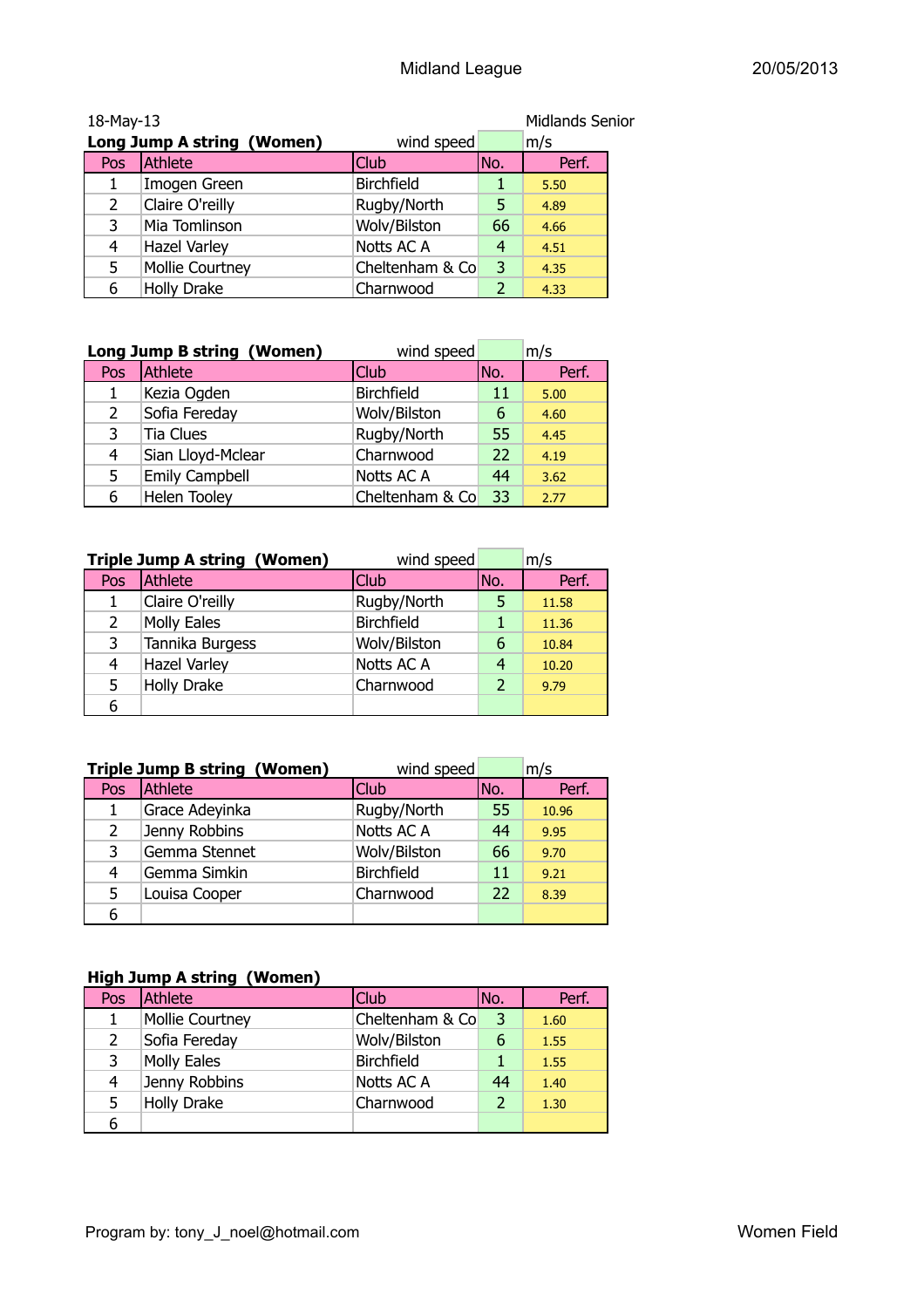|               | <b>High Jump B string (Women)</b> |                   |     |       |
|---------------|-----------------------------------|-------------------|-----|-------|
| Pos           | Athlete                           | Club              | No. | Perf. |
|               | Millie Barker                     | Wolv/Bilston      | 66  | 1.55  |
| $\mathcal{L}$ | Katie Stainton                    | <b>Birchfield</b> | 11  | 1.45  |
| 3             | <b>Hazel Varley</b>               | Notts AC A        | 4   | 1.35  |
| 4             |                                   |                   |     |       |
|               |                                   |                   |     |       |
|               |                                   |                   |     |       |

|     | <b>Pole Vault A string (Women)</b> | wind speed   |     | m/s   |
|-----|------------------------------------|--------------|-----|-------|
| Pos | Athlete                            | <b>Club</b>  | No. | Perf. |
|     | Jenny Robbins                      | Notts AC A   |     | 3.40  |
| 2   | <b>Harriet Copeland</b>            | Charnwood    |     | 2.55  |
| 3   | Ellie Johnson                      | Wolv/Bilston | 6   | 2.10  |
|     | <b>Tia Clues</b>                   | Rugby/North  |     | 1.80  |
| 5   |                                    |              |     |       |
|     |                                    |              |     |       |

|     | <b>Pole Vault B string (Women)</b> | wind speed  |     | m/s   |
|-----|------------------------------------|-------------|-----|-------|
| Pos | Athlete                            | <b>Club</b> | No. | Perf. |
|     | Alice Hobson                       | Notts AC A  | 44  | 2.50  |
|     |                                    |             |     |       |
|     |                                    |             |     |       |
|     |                                    |             |     |       |
|     |                                    |             |     |       |
|     |                                    |             |     |       |

#### **Shot Putt A string (Women)**

| Pos           | Athlete          | <b>Club</b>       | No.            | Perf. |
|---------------|------------------|-------------------|----------------|-------|
| 1             | Sophie Thomas    | <b>Birchfield</b> |                | 11.83 |
| $\mathcal{P}$ | Annabelle Palmer | Notts AC A        | 44             | 10.59 |
| 3             | Louise Oliver    | Charnwood         | $\overline{2}$ | 9.90  |
| 4             | Kerry Murch      | Rugby/North       | 5              | 9.18  |
| 5             | Louise Webster   | Wolv/Bilston      | 6              | 9.09  |
| 6             | Elizabeth Joyce  | Cheltenham & Co   | 3              | 6.19  |

#### **Shot Putt B string (Women)**

| Pos | Athlete               | <b>Club</b>       | No. | Perf. |
|-----|-----------------------|-------------------|-----|-------|
|     | <b>Emily Campbell</b> | Notts AC A        | 4   | 8.89  |
| 2   | Grace Adeyinka        | Rugby/North       | 55  | 8.82  |
| 3   | Laura Radburn         | <b>Birchfield</b> | 11  | 8.17  |
| 4   | Sofia Fereday         | Wolv/Bilston      | 66  | 7.45  |
| 5.  | Louisa Cooper         | Charnwood         | 22  | 5.04  |
| 6   | <b>Helen Tooley</b>   | Cheltenham & Co   | 33  | 2.68  |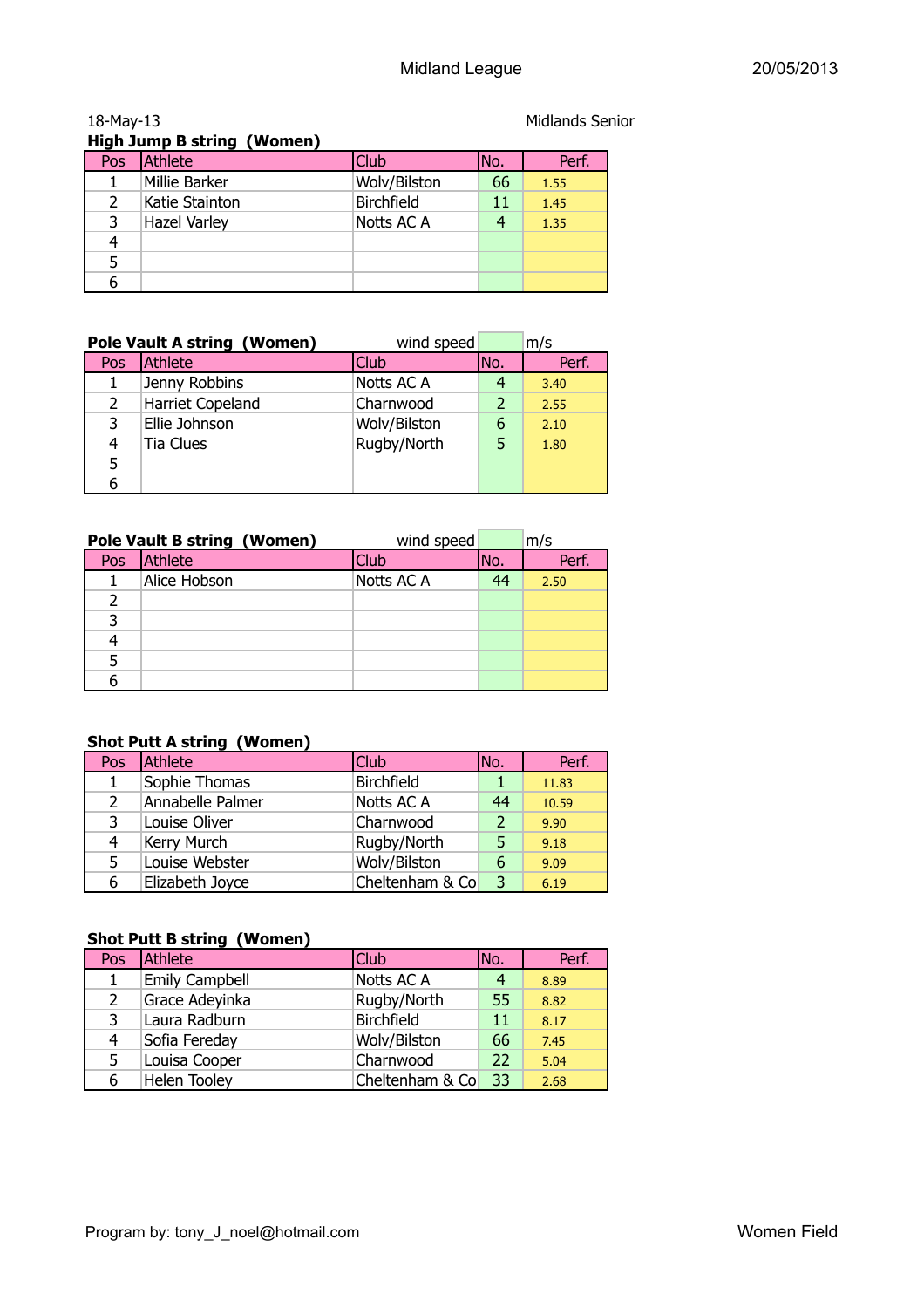|     | Discus A string (Women) |                   |               |       |
|-----|-------------------------|-------------------|---------------|-------|
| Pos | Athlete                 | <b>Club</b>       | No.           | Perf. |
|     | Emma Crooke             | <b>Birchfield</b> | 11            | 38.30 |
| 2   | <b>Emily Campbell</b>   | Notts AC A        | 4             | 32.19 |
| 3   | Kerry Murch             | Rugby/North       | 5             | 28.90 |
| 4   | Sara Bobash             | Wolv/Bilston      | 6             | 27.57 |
| 5   | Louise Oliver           | Charnwood         | $\mathcal{P}$ | 26.43 |
| 6   | Helen Tooley            | Cheltenham & Co   | 33            | 14.19 |

#### 18-May-13 Material Contract Contract Contract Contract Contract Contract Contract Contract Contract Contract Contract Contract Contract Contract Contract Contract Contract Contract Contract Contract Contract Contract Contr **Discus A string (Women)**

#### **Discus B string (Women)**

| Pos | Athlete         | Club              | No. | Perf. |  |
|-----|-----------------|-------------------|-----|-------|--|
|     | Sophie Thomas   | <b>Birchfield</b> |     | 28.70 |  |
| 2   | Louise Hanby    | Rugby/North       | 55  | 24.98 |  |
| 3   | Selina Walters  | Notts AC A        | 44  | 20.74 |  |
| 4   |                 | Charnwood         | 22  | 11.32 |  |
| 5   | Elizabeth Joyce | Cheltenham & Co   | 3   | 5.73  |  |
|     |                 |                   |     |       |  |

#### **Hammer A string (Women)**

| Pos           | Athlete              | Club <sup>1</sup> | No. | Perf. |
|---------------|----------------------|-------------------|-----|-------|
|               | <b>Hayley Murray</b> | <b>Birchfield</b> |     | 54.46 |
| $\mathcal{L}$ | Sara Bobash          | Wolv/Bilston      | 6   | 50.61 |
| 3             | Annabelle Palmer     | Notts AC A        | 4   | 47.01 |
| 4             | Debbie Murch         | Rugby/North       | 55  | 27.34 |
| 5.            | Helen Tooley         | Cheltenham & Co   | 33  | 22.36 |
| 6             | Louise Oliver        | Charnwood         |     | 21.61 |

#### **Hammer B string (Women)**

| Pos            | <b>Athlete</b>         | <b>Club</b>       | No. | Perf. |
|----------------|------------------------|-------------------|-----|-------|
| 1              | <b>Emily Campbell</b>  | Notts AC A        | 44  | 42.73 |
| $\overline{2}$ | Louise Webster         | Wolv/Bilston      | 66  | 41.16 |
| 3              | Emma Crooke            | <b>Birchfield</b> | 11  | 34.78 |
| 4              | Kerry Murch            | Rugby/North       | 5   | 25.93 |
| 5              | <b>Linsey Hutchins</b> | Cheltenham & Co   | 3   | 20.68 |
| 6              | Sophia Howard          | Charnwood         | 22  | 17.00 |

|     | Javelin A string (Women) | wind speed        |               | m/s   |
|-----|--------------------------|-------------------|---------------|-------|
| Pos | Athlete                  | <b>Club</b>       | No.           | Perf. |
| 1   | Kerry Murch              | Rugby/North       |               | 42.28 |
| 2   | Sophie Thomas            | <b>Birchfield</b> |               | 37.24 |
| 3   | Sara Bobash              | Wolv/Bilston      | 6             | 28.44 |
| 4   | Louise Oliver            | Charnwood         | $\mathcal{P}$ | 27.99 |
| 5   | <b>Charlotte Sands</b>   | Notts AC A        |               | 23.06 |
| 6   | <b>Linsey Hutchins</b>   | Cheltenham & Co   | 3             | 22.71 |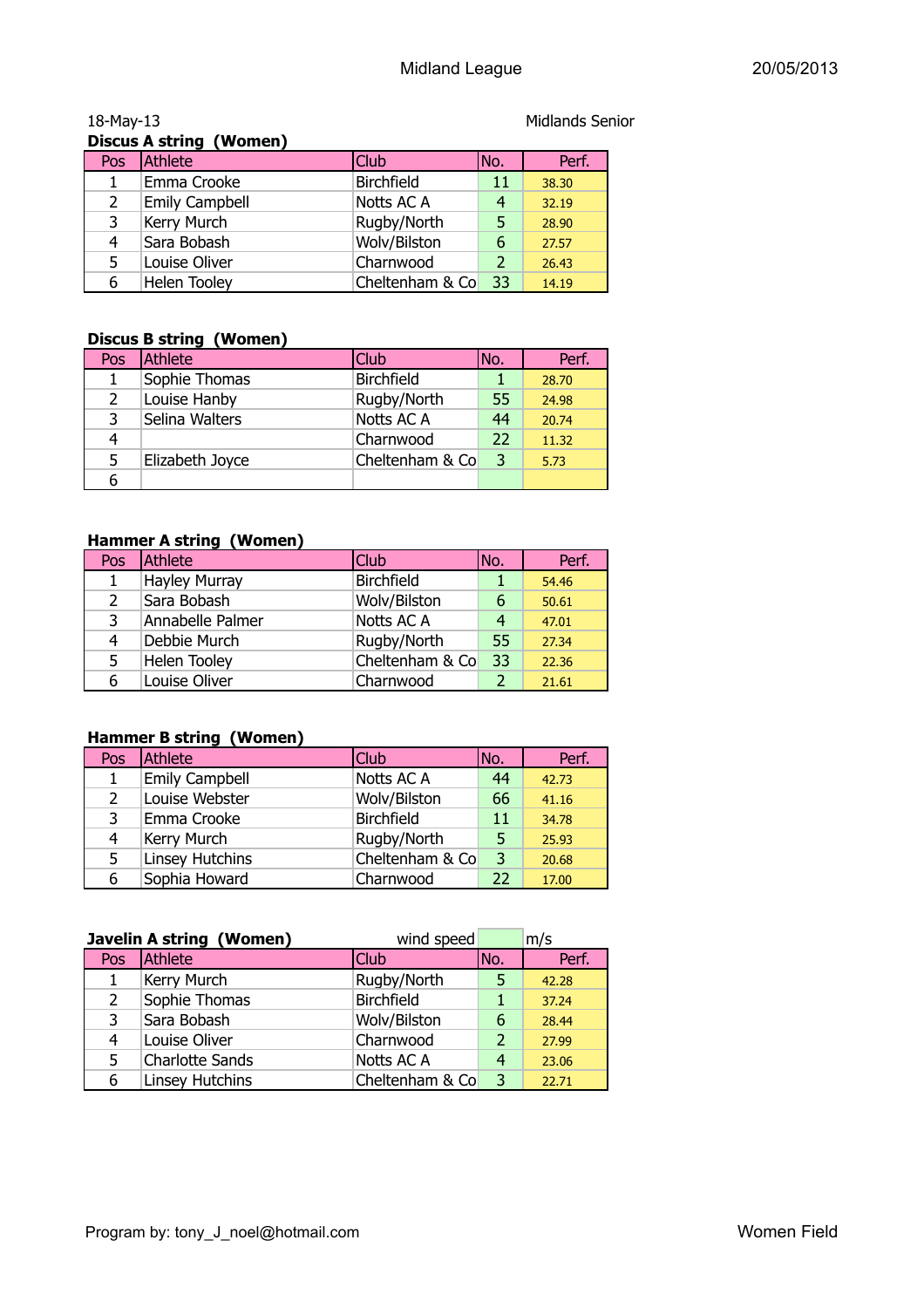| 18-May-13 |                          |                 |      | <b>Midlands Senior</b> |
|-----------|--------------------------|-----------------|------|------------------------|
|           | Javelin B string (Women) | wind speed      |      | m/s                    |
| Pos       | Athlete                  | Club            | INo. | Perf.                  |
|           | Louise Hanby             | Rugby/North     | 55   | 35.07                  |
| 2         | Laura Radburn            | Birchfield      | 11   | 26.46                  |
| 3         | Karen Addis              | Wolv/Bilston    | 66   | 25.94                  |
| 4         | Selina Walters           | Notts AC A      | 44   | 16.68                  |
| 5         | <b>Helen Tooley</b>      | Cheltenham & Co | 33   | 15.41                  |
| 6         | Sophia Howard            | Charnwood       | 22   | 12.07                  |